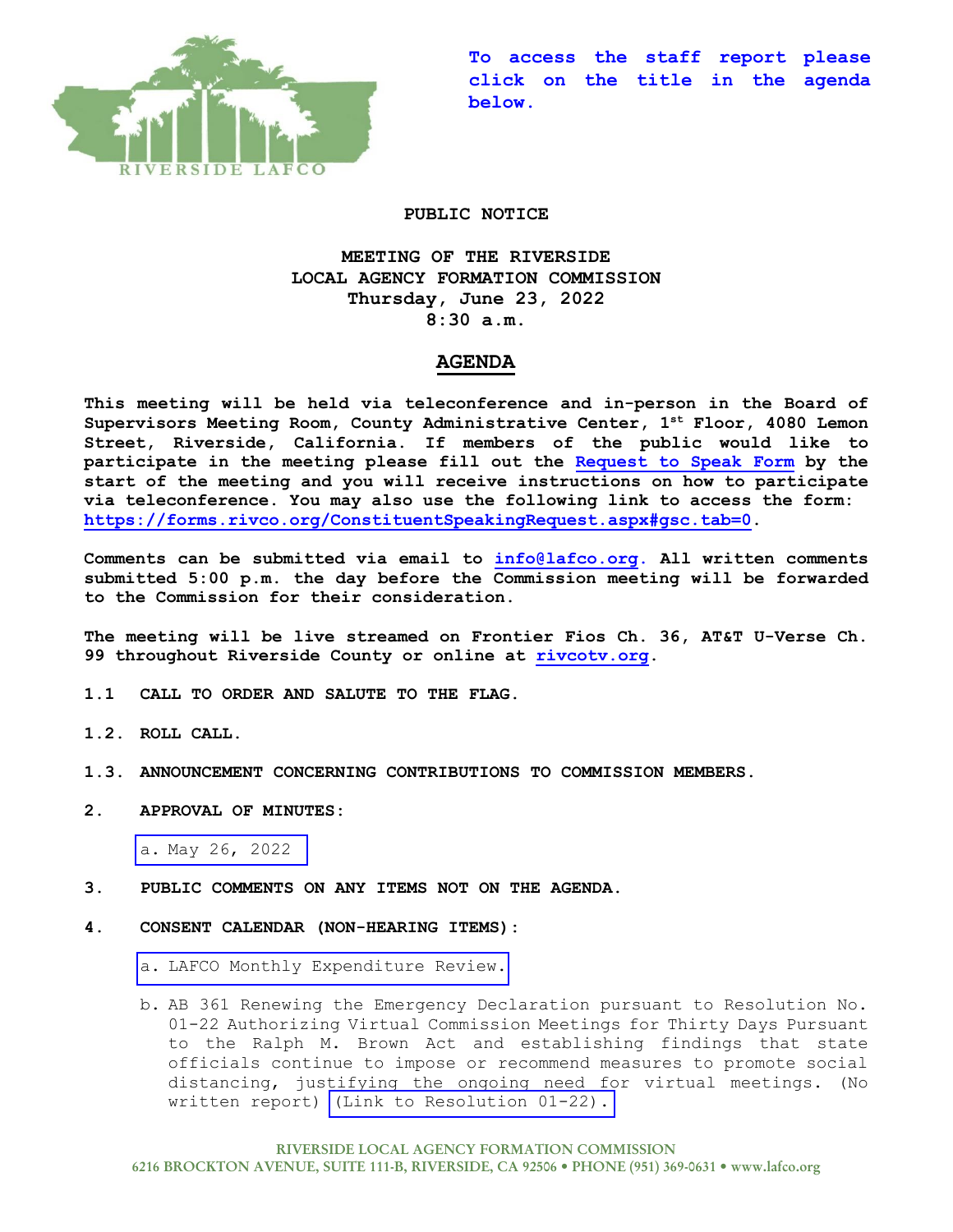#### **5. PUBLIC HEARINGS:**

**Continued:** There are no continued public hearing items.

**New:**

- a. [Biennial Review of the 2022 LAFCO Conflict of Interest Code.](https://lafco.org/wp-content/uploads/documents/june-23-2022-lafco-meeting/5.a.%20Biennial%20Review%20of%202022%20Conflict%20of%20Interest%20Code.pdf)
- b. LAFCO 2021-06-1,2,3,4&5-Countywide City Municipal Service Review and [Sphere of Influence Reviews and Potential Amendments and a finding of](https://lafco.org/studies/municipal-service-reviews/2018-2022/)  exemption pursuant to the California Environmental Quality Act and adoption of resolutions making determinations on the proposal.

#### **6. OTHER BUSINESS:**

- a. [Fiscal Year 2021-22 Budget Revenue and Appropriations Amendments.](https://lafco.org/wp-content/uploads/documents/june-23-2022-lafco-meeting/6.a.%20FY%202021-22%20Budget%20Revenue%20&%20Appropriations%20Amend.pdf)
- b. Approval of Professional Services Agreement with Dopudja & Wells, [Inc., a California Corporation, for the "Alternative Governance and](https://lafco.org/wp-content/uploads/documents/june-23-2022-lafco-meeting/6.b.%20Approve%20PSA%20Dopudja%20&%20Wells%20-%20IID%20Study.pdf)  Electricity Service Study – Imperial Irrigation District".
- c. Discussion and Setting a Date to Hold a Special Meeting for Renewing the Emergency Declaration pursuant to Resolution No. 01-22. (Oral Report)

#### **7. INFORMATION ITEMS: No action to be taken by the Commission.**

- a. [Proposals Received and/or LAFCO Initiated \(Government Code Sections](https://lafco.org/wp-content/uploads/documents/june-23-2022-lafco-meeting/7.a.%20Proposals%20Received%20and%20LAFCO%20Initiated.pdf)  56751 and 56857):
	- i. LAFCO 2022-07-3- Annexation to Valley-Wide Recreation and Park District (TR 37439 Canterwood).
	- ii. LAFCO 2022-08-3-Sphere of Influence Amendments to City of Murrieta (addition), Murrieta Fire Protection District (subsidiary) (addition), Perris Valley Cemetery District (removal), and Murrieta Cemetery District (addition); and
	- iii. LAFCO 2022-09-3-Reorganization to Include Detachment from Perris Valley Cemetery District and Concurrent Annexations to the Murrieta Cemetery District, the City of Murrieta, and Murrieta Fire Protection District (subsidiary).

b. Report on Conducting Authority Proceedings: There is no report.

#### **8. [LEGISLATIVE UPDATE AND POTENTIAL POSITIONS.](https://lafco.org/wp-content/uploads/documents/june-23-2022-lafco-meeting/8.%20Legislative%20Update%20Rpt%206-23-2022.pdf)**

- **9. EXECUTIVE OFFICER REPORTS.**
- **10. COMMISSIONER COMMENTS/FUTURE ITEMS.**
- **11. ADJOURNMENT.**